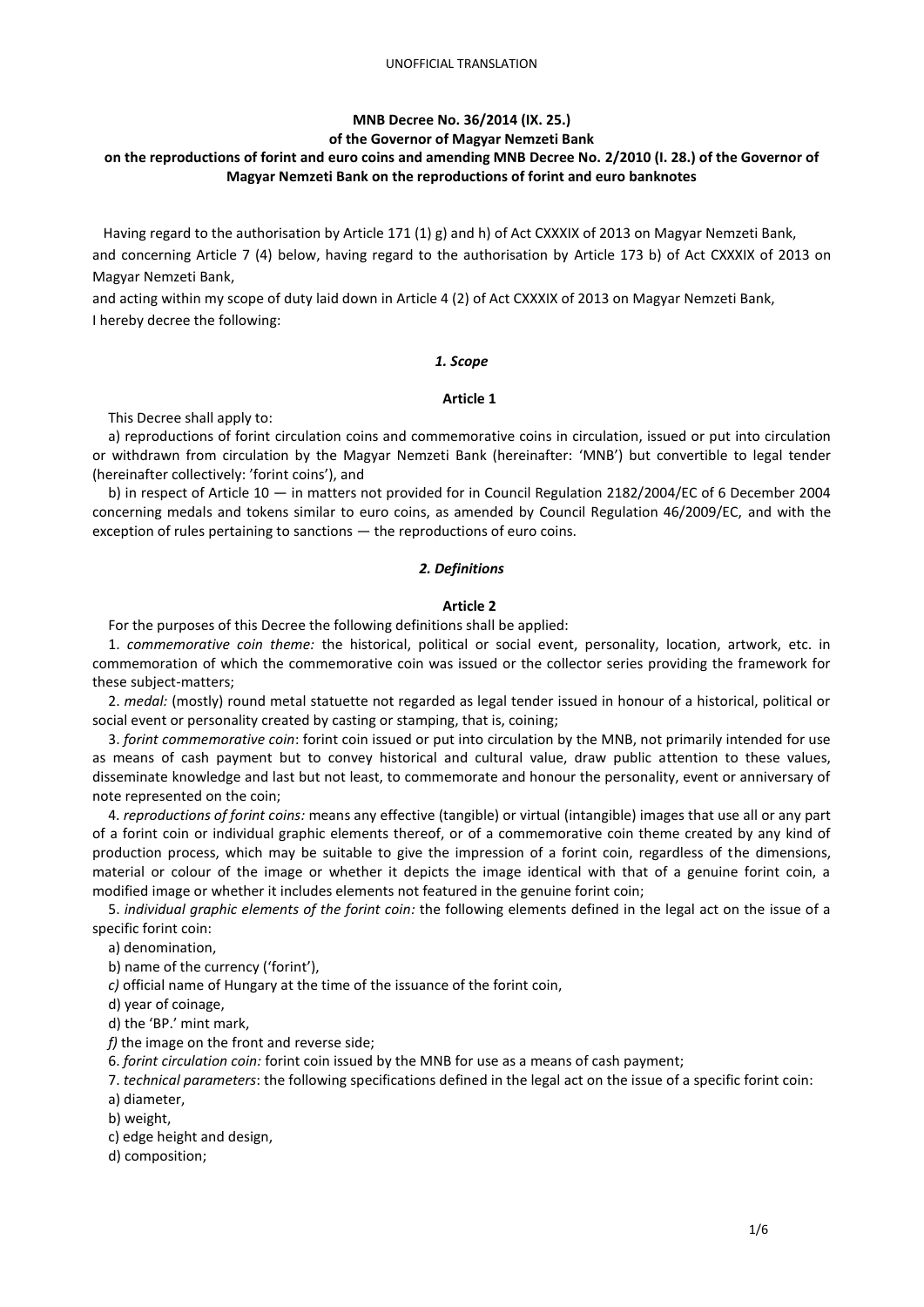### UNOFFICIAL TRANSLATION

8. *precious metal*: an alloy containing gold, silver or platinum, of a millesimal (‰) fineness of at least 375‰ for gold, at least 500‰ for silver and at least 850‰ for platinum;

9. *commercial communication*: the definition set out in the act on the prohibition of unfair commercial practices against consumers.

#### *3. Prohibitive provisions*

#### **Article 3**

(1) It is prohibited to produce or to commission the reproduction of (hereinafter collectively: 'produce' and 'production') forint coins in a manner that the resulting product can be mistaken for any forint coin or is similar in appearance.

2. With exception of the provisions of Article 6(1) and (2), it is prohibited to produce any metallic object qualifying as a reproduction of a forint coin — including in particular medals, tokens, metal discs, toy and prop coins but excluding the semi-products used in coinage —:

*a)* which includes both a denomination and the name of the currency ('forint'),

*b)* contains the official name of Hungary at the time of issuance of the forint coin,

*c)* its size is within the reference band specified in point 1 of Annex 1,

*d)* represents motifs or graphic elements partially or fully similar to the image on the front and reverse side of the forint coin; or

*e)* has a theme similar to a theme used on any forint commemorative coin.

(3) The prohibition set out in paragraph (2) e) shall remain valid for one year following the issuance of the forint commemorative coin.

#### **Article 4**

Using the expressions 'coin' or 'commemorative coin' for reproductions of forint coins or in any form in relation to reproductions of forint coins is prohibited, in particular on packaging or in commercial communication.

#### **Article 5**

Modification of the individual graphic elements of forint coins using any procedure (such as painting, engraving, gilding, silver plating) for commercial purposes is prohibited.

#### *4. Reproductions of forint coins not subject to authorisation*

### **Article 6**

(1) Metallic reproductions of forint circulation coins may be produced without the authorisation of the MNB if: *a)* such reproduction contains either the denomination without the name of the currency ('forint') or the name of the currency ('forint') without a denomination, and

*b)* its size is outside the reference band specified in point 1 of Annex 1, or

*c)* its size is within the reference band specified in point 1 of Annex 1, provided that,

*ca)* its composition differs from that specified in point 2 of Annex 1 for the permissible diameter range, and

*cb)* the combinations of its diameter and edge height are consistently outside the ranges specified in point 3 of Annex 1.

(2) Metallic reproductions of forint circulation coins showing the name of the currency ('forint') and an associated denomination may be produced without the authorisation of the MNB if:

*a)* such reproduction is pierced in the centre with a hole of over 6 millimetres,

*b)* its shape is polygonal but not exceeding six edges, or

*c)* it is the reproduction of a forint circulation coin, made of precious metal material by observing the relevant provisions on hallmarking.

(3) Non-metallic reproductions of forint coins may be produced without the authorisation of the MNB if they are clearly different and distinguishable from any forint coins, or not similar in appearance.

4. Reproductions of forint coins may be produced without the authorisation of the MNB as illustrations made of paper or other non-metallic substances, as well as reproductions of forint coins available via an electronic device, on an Internet website, or through a fixed-line or wireless device.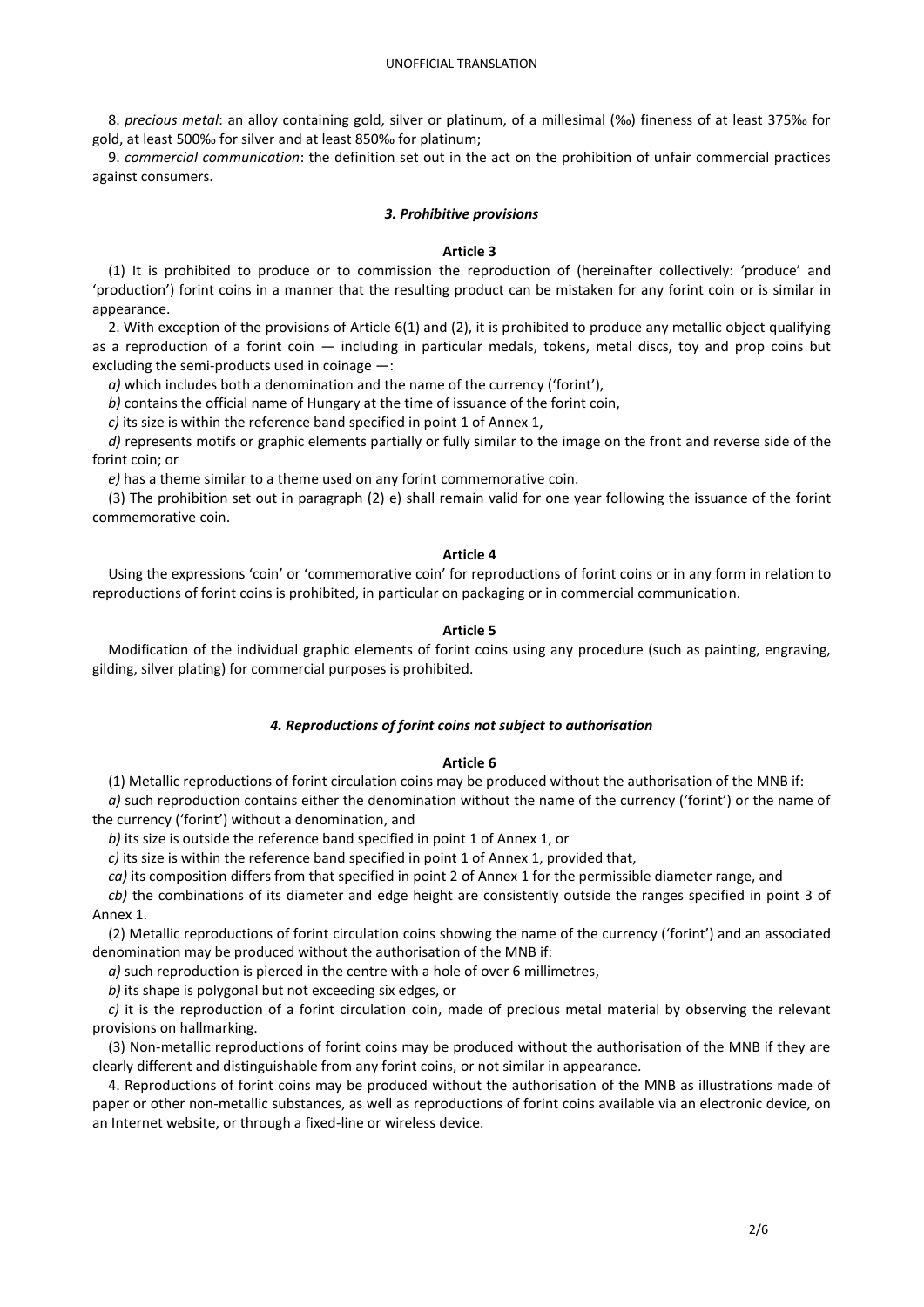### *5. Reproductions of forint coins requiring authorisation*

#### **Article 7**

(1) The following can be made of metal subject to the MNB's authorisation issued in the scope of its powers granted under Article 45 *d)* of Act CXXXIX of 2013 on the Magyar Nemzeti Bank

*a)* reproductions of forint commemorative coins,

*b)* reproductions of forint circulation coins if that differs from any of the requirements defined in Article 6(1) and (2) or any doubt arises regarding compliance with these requirements.

(2) Application for authorisation shall be submitted by the person ordering or  $-$  if the reproduction is used by its producer — producing the reproduction of the forint coin (hereinafter collectively: 'the user'), using the form specified in Annex 2.

(3) The graphic design or image of the intended forint coin reproduction shall be attached by the user to the application.

(4) The authorisation procedure of the reproductions of forint coins is free of charge.

#### **Article 8**

(1) A specimen or the electronic representation of the reproduction of a forint coin as authorised by the MNB shall be presented by its user to the MNB eight business days prior to the start of its intended use.

(2) If pursuant to the authorisation issued by the MNB the reproduction of a forint coin is allowed to differ from the requirements laid down in Article 6 (1) and (2), during the production and use of the forint coin reproduction its user shall ensure that the reproduction of a forint coin is stored at a safe place, that it is safeguarded and that appropriate records — tracking the verification of the exact quantities of the reproductions of forint coins produced, utilised, unutilised and destroyed, including faulty products — are kept. Furthermore, the user shall ensure that all defective and unutilised specimens of the reproductions of forint coins are destroyed.

### *6. Other provisions concerning the production and utilisation of forint coin reproductions*

### **Article 9**

Issues related to the production and utilisation of the reproductions of forint coins not regulated in this Decree shall be governed by the Act on Copyright where appropriate.

## *7. Reproductions of euro coins*

### **Article 10**

(1) The Commission holds the copyright on the design of the common face of euro coins.

(2) Reproductions of euro coins are governed by Council Regulation 2182/2004/EC and the provisions laid down by the Commission on the copyright protection of the common face design of euro coins.

#### *8. Closing provisions*

### **Article 11**

This Decree shall enter into force on the first day of the second month following its publication.

#### **Article 12**

1. Article 10 of this Decree is intended to ensure compliance with Commission communication 2011/C 41/03 (of 10 February 2011) on copyright protection of the common face design of the euro coins (HL C 41., 2011.02.10., pages 4-6).

2. Article 14 (2) of this Decree is intended to ensure compliance with the Article (2) of the European Central Bank Decision 2013/211/EU (of 19 April 2013) on the denominations, specifications, reproduction, exchange and withdrawal of euro banknotes.

#### **Article 13**

Prior notification on the draft of this Decree has been provided in accordance with the first and second indents of Article 2(1) of Council Decision 98/415/EC of 29 June 1998 on the consultation of the European Central Bank by national authorities regarding draft legislative provisions.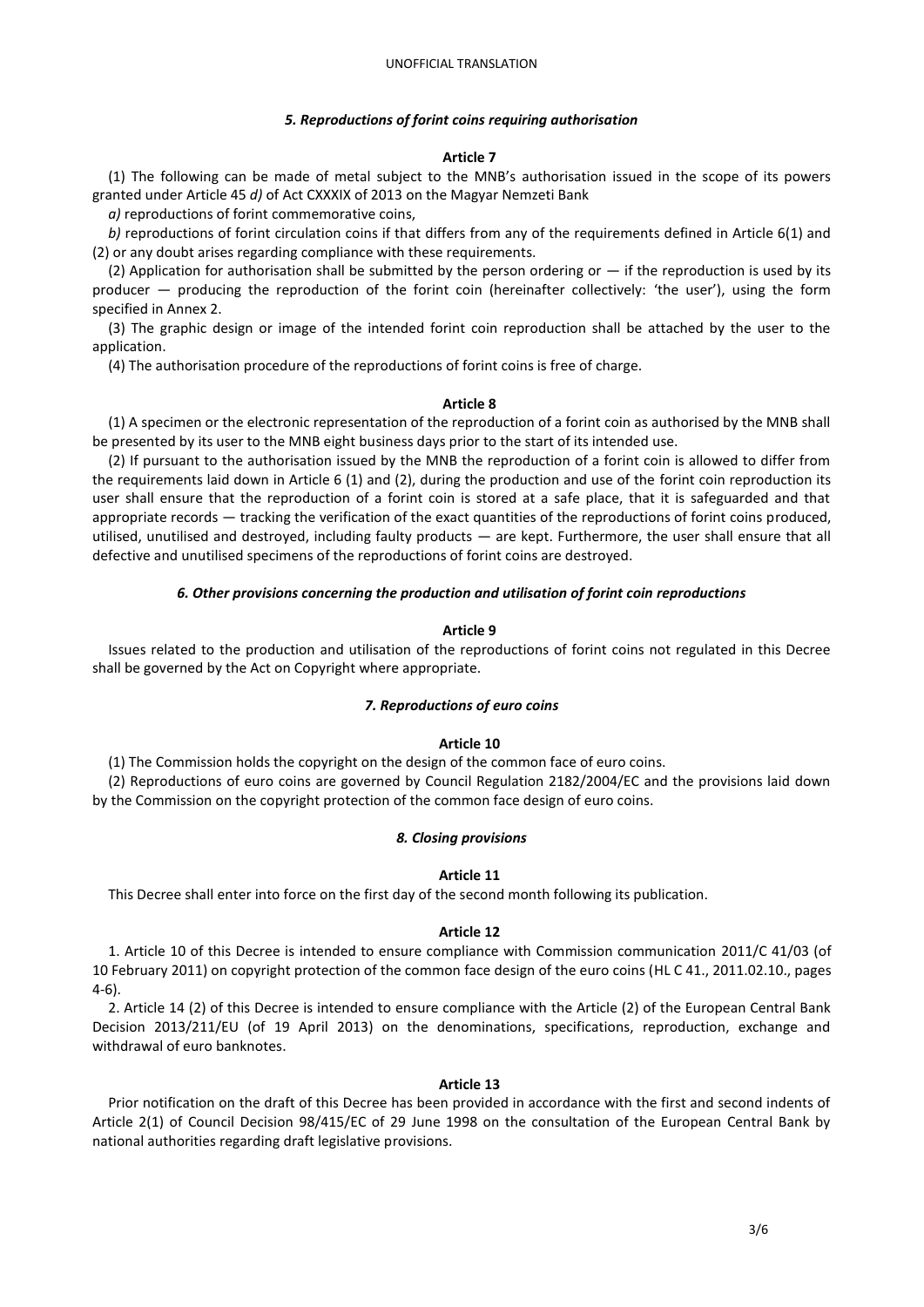## **Article 14**

(1) Article 1 a) of MNB Decree No. 2/2010 (I. 28.) on the reproductions of forint and euro banknotes (hereinafter: Decree) is replaced by the following provision:

*(This Decree shall apply to)*

"a) the reproductions of forint banknotes  $-$  including commemorative banknotes  $-$  issued by the Magyar Nemzeti Bank (hereinafter: 'MNB') and in circulation or withdrawn from circulation by the MNB but convertible to legal tender (hereinafter collectively: 'forint banknotes'),".

(2) Point 1 in Article 11 of the Decree is replaced by the following provision:

*(Article 8 of this Decree is intended to ensure compliance with)*

"1. the Article (2) of the European Central Bank Decision 2013/211/EU (of 19 April 2013) on the denominations, specifications, reproduction, exchange and withdrawal of euro banknotes and".

(3) In Article (5) 1 of the Decree the text "Article 29/A. e) of the MNB Act" shall be replaced by "Article 45 *d)* of Act CXXXIX of 2013 on the Magyar Nemzeti Bank".

# **Article 15**

MNB Decree No. 3/2010 (I. 28.) on the reproductions of forint and euro coins is hereby repealed.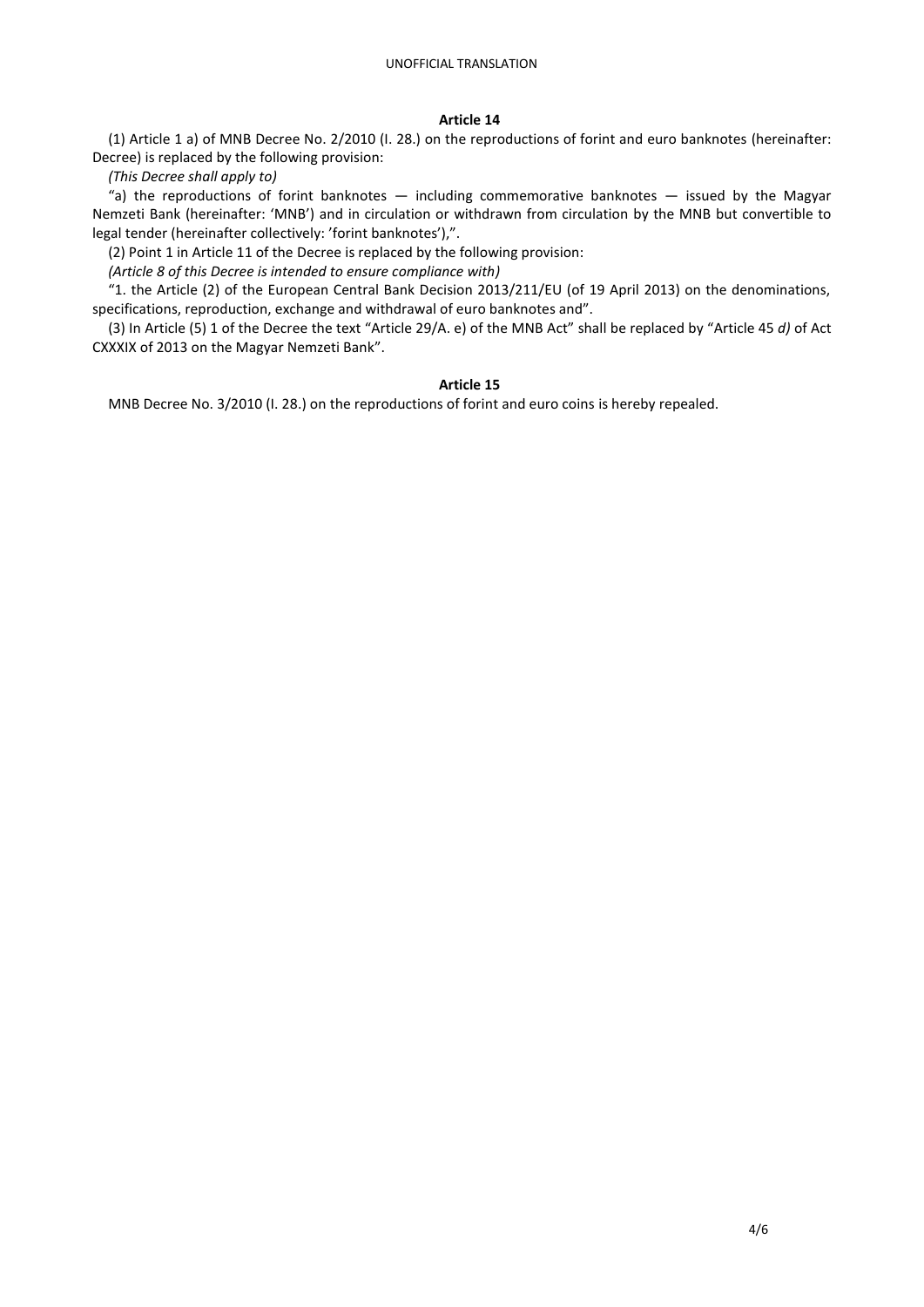## *Annex 1 to MNB Decree No. 36/2014 (IX. 25.)*

1. Reference band applicable to reproductions of forint circulation coins

Reference band relating to circulation coin reproductions means the combinations of diameter and edge height within the reference range of diameter and edge height of coin reproductions, as per the following:

1.1. Diameter reference range is between 20.50 millimetre and 29.00 millimetre.

1.2 Edge height reference range covers the whole spectrum between 5.0% and 13.1% of the diameter sizes within the diameter reference range.

2. Restrictions relating to the composition of forint circulation coin reproductions

|                  | Diameter (mm)   | Material                         |
|------------------|-----------------|----------------------------------|
| $^{\circ}1.$     | ! 20.50 - 23.39 | $\vert$ Cu75/Ni4/Zn21            |
| $\overline{2}$ . | $23.40 - 24.39$ | <b>Galvanised-annealed steel</b> |
| ' 3.             | $24.40 - 29.00$ | Cu75/Ni4/Zn21<br>and             |
|                  |                 | Cu75/Ni25                        |

3. Restrictions relating to the diameter and edge height range of forint circulation coin reproductions

|                 | Diameter (mm) | Edge height (mm) |
|-----------------|---------------|------------------|
| 1.              | $20.8 - 21.6$ | $1.25 - 2.05$    |
| 2.              | $24.4 - 25.2$ | $1.30 - 2.10$    |
| '3.             | $25.9 - 26.7$ | $1.40 - 2.20$    |
| 4.              | $27.0 - 27.8$ | $1.40 - 2.20$    |
| <sup>1</sup> 5. | $27.9 - 28.7$ | $1.60 - 2.40$    |
| 6.              | $23.4 - 24.2$ | $2.25 - 3.05$    |

# 4. Graphic display

The chart below demonstrates  $-$  for information purposes only  $-$  the parameters contained in points 1-3 for reproductions of forint circulation coins.



Lágyacél galvanised- annealed steel